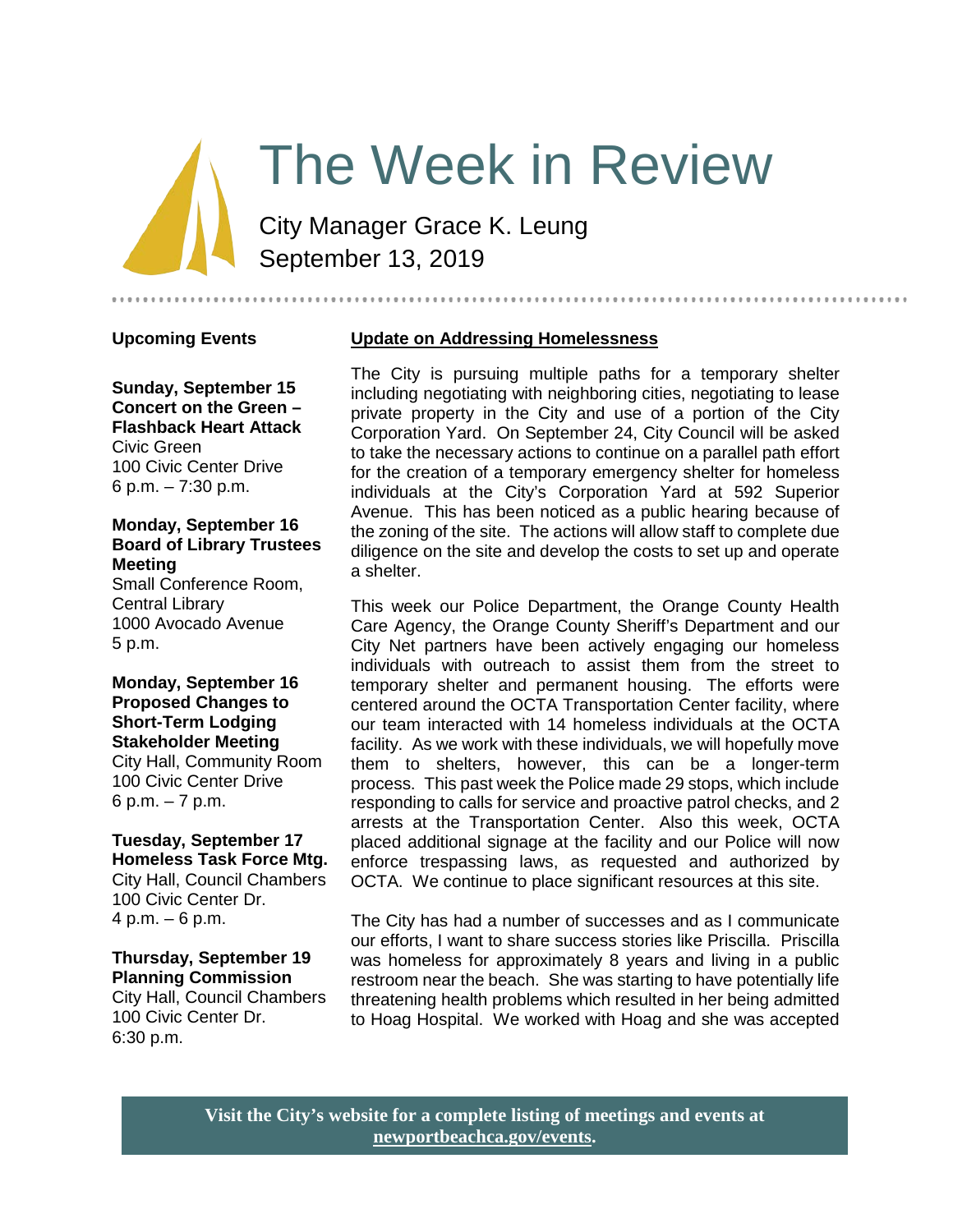**Friday, September 20 Movie in the Park: Hotel Transylvania 3** Bayview Park 99 Pelican Court 6 p.m. – 9 p.m.

#### **Monday, October 14 City Council Ad Hoc Committee on Election Reform Public Input Meeting**

[Proposed NBMC Revisions](https://www.newportbeachca.gov/Home/Components/Calendar/Event/58174/72?curm=10&cury=2019) Friends Room, Central **Library** 1000 Avocado Avenue 5 p.m. – 6 p.m.

to a recuperative care shelter to recover and heal. From there she was awarded permanent supportive housing.

As part of our efforts to assist the residents and business community, I would like to introduce you to an additional resource, Natalie Basmaciyan, our Homeless Coordinator. Natalie will support the Homeless Task Force, oversee our outreach services contract with City Net, represent the City in countywide initiatives and work with all our City departments to provide better coordination of our efforts. She is available to answer questions and work with the business community on property rights. Feel free to reach out to her at [nbasmaciyan@newportbeachca.gov](mailto:nbasmaciyan@newportbeachca.gov) or 949-718-1991.

## **Corona del Mar Library Opens September 16, 2019**

The Newport Beach Board of Library Trustees is pleased to announce that the Corona del Mar Library will open Monday, September 16 at 9 a.m.

The Corona del Mar Library will be open Monday through Saturday, 9 a.m. to 6 p.m., closed on Sundays. Regular programs will include Books & Babies Storytime every Tuesday at 10:30 a.m., Preschool Storytime every Wednesday at 10:30 a.m., and Drop-in Crafts on the first and third Monday of each month at 3:30 p.m.

Upcoming programs include Fire Safety Crafts on September 26 at 3:30 p.m., Fairy Tales and Magic Crafts on Thursday, October 24 at 3:30 p.m. and Teddy Bear Crafts on Thursday, November 14 at 3:30 p.m.

The Library, together with Newport Beach Fire Station No. 5, is part of a 10,314 square foot joint facility, built to replace the two aged buildings and maximize interior space, energy efficiency and parking areas. Corona del Mar Library features a colorful Children's area, comfortable reading areas, stroller parking and the Friends of the Library Reading Porch with outdoor seating, tables and umbrellas. The collection of books and media materials is brand new and funded through generous contributions from the Friends of the Library, Newport Beach Public Library Foundation and individual library supporters. Books, music, and movies are all available for checkout beginning September 16. Laptop computers can be borrowed for use in the Library.

## **Proposed Water Rate Adjustments to be Discussed at September 24 Council Meeting**

City Council and staff have been discussing water rates this past year and have completed a Water Rate Study, which does a deep dive into the water system financials. It has been 10 years since